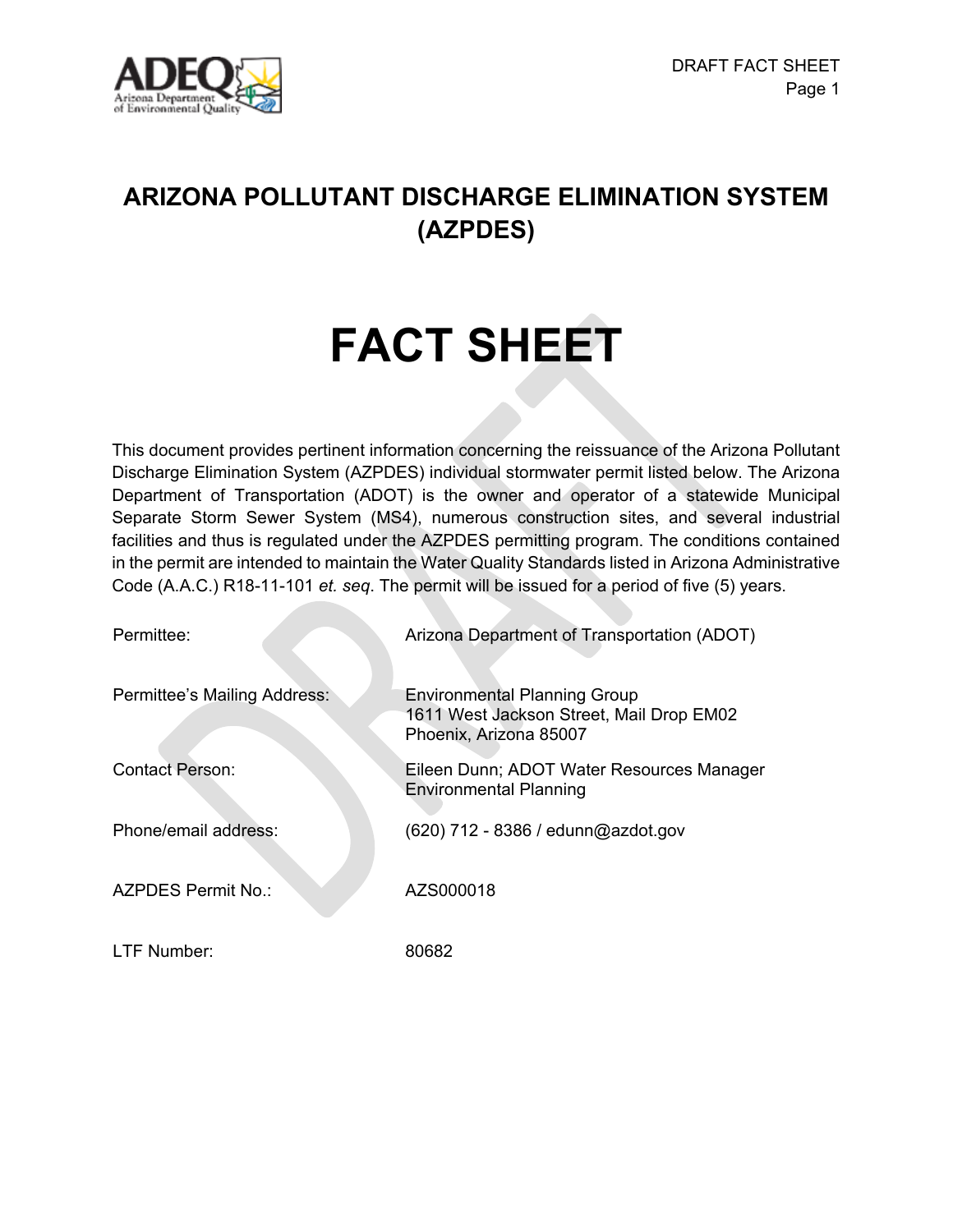

# **I. BACKGROUND**

The Water Quality Act of 1987 added Section 402(p) of the Clean Water Act, which required the U.S. Environmental Protection Agency (EPA) to develop a phased approach to regulate stormwater discharges under the National Pollutant Discharge Elimination System (NPDES) program. EPA published the final regulations on the first phase of the NPDES stormwater program on November 16, 1990. These regulations, commonly known as the Phase I stormwater regulations, established permit application requirements for discharges from municipal separate storm sewer systems (MS4s) serving a population of 100,000 or more. The term "municipal separate storm sewer" is defined at 40 CFR §122.26(b)(8). MS4s include any publicly-owned conveyance or system of conveyances used for collecting and conveying stormwater that discharges to waters of the United States. Such a system may include roads with drainage systems, municipal streets, catch basins, curbs, gutters, ditches, man-made channels, or storm drains. The term "municipality" is defined at 40 CFR §122.2 and applies to ADOT as a public body that has jurisdiction over disposal of sewage, industrial wastes or other wastes

The Phase I stormwater regulations require an operator of a medium or large MS4 to obtain a NPDES permit for stormwater discharges from the MS4's separate storm sewer system. The term "large MS4" is defined at 40 CFR §122.26(b)(4) as a municipal separate storm sewer system serving a population of 100,000 or more but less than 250,000. As ADOT is a large MS4, it applied for an individual MS4 stormwater permit, and EPA issued ADOT a Phase I MS4 stormwater permit on September 30, 1999. ADOT's MS4 permit was expanded and renewed on September 19, 2008 (2008 permit). That permit was one of the outcomes of a January 30, 2004 ADEQ Consent Order that addressed ADOT's non-compliance with the stormwater regulations under the Clean Water Act as well as the state's Aquifer Protection Program and drywell regulations. The 2008 stormwater permit's coverage included all stormwater discharges associated with construction, industrial and municipal activities under ADOT's control throughout the state.

The Arizona Department of Environmental Quality (ADEQ) received authorization to administer the NPDES program in Arizona on December 5, 2002. The Arizona Pollutant Discharge Elimination System (AZPDES) program applies throughout Arizona except for Indian Country. Where there is no approved tribal program, EPA remains responsible, consistent with its trust authority for implementing and enforcing the NPDES program in Indian Country. This fact sheet provides rationale and information on the renewal of the Phase I MS4 stormwater permit being issued to the Arizona Department of Transportation. Both the permit and fact sheet cite federal regulations where specific regulatory language can be referenced. NPDES regulations have been incorporated by reference in the State AZPDES rules in the Arizona Administrative Code (A.A.C. R18-9- A905).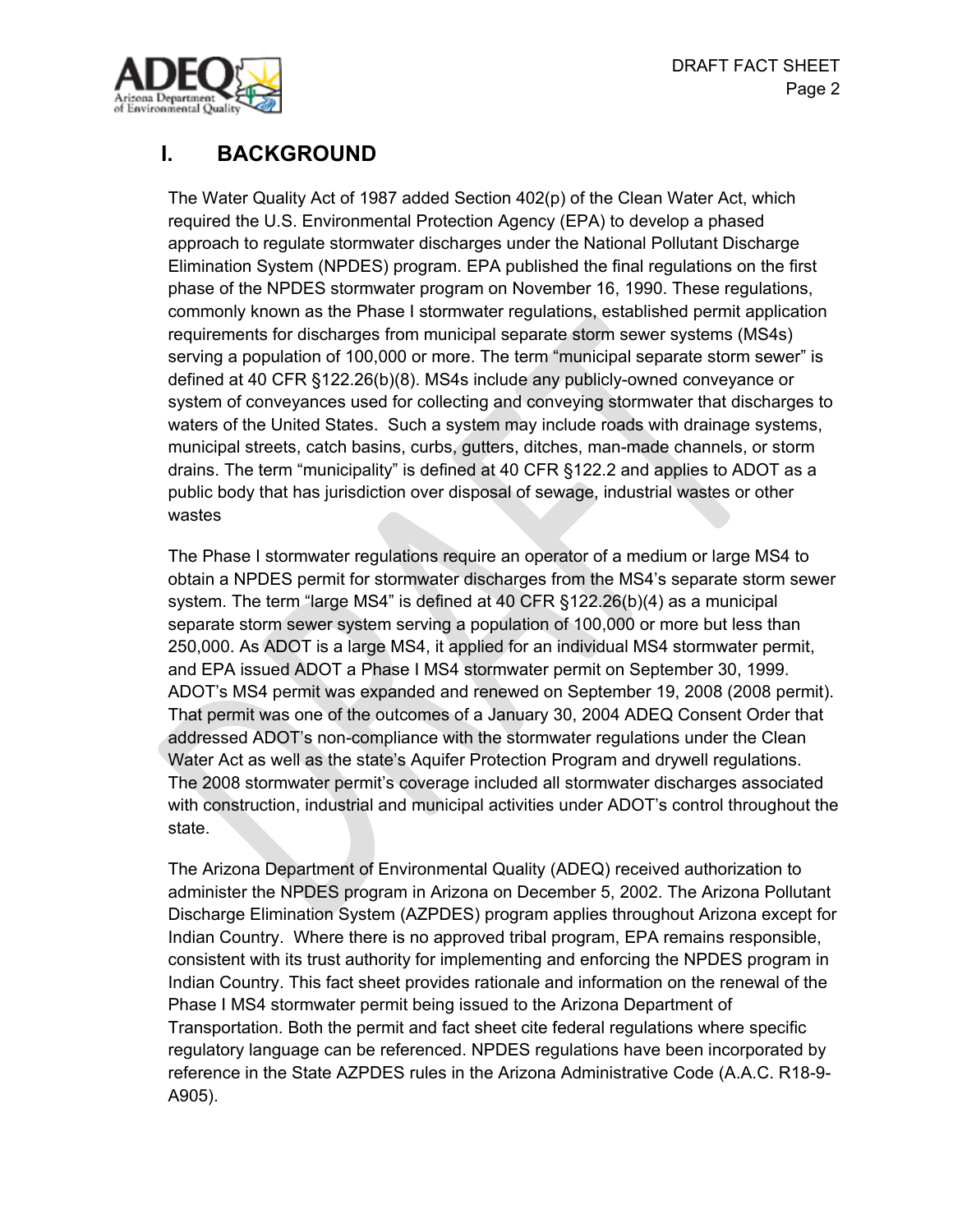

The Arizona Department of Transportation's fourth year annual report submitted under its 2015 permit served as ADOT's renewal permit application. ADEQ received ADOT''s fourth year annual report in September 2019.

# **II. STATUS OF PERMIT**

ADEQ issued the Phase I MS4 stormwater permit to ADOT on July 17, 2015, with an effective date of August 17, 2015. In September 2019 ADOT submitted the fourth year annual report to ADEQ for renewal of their MS4 permit. The stormwater permit for ADOT MS4 expired on August 16, 2020. The permit is administratively continued until the new permit is issued, in accordance with A.A.C. R18-9-B904(C).

ADEQ's development of the permit included discussions with ADOT and EPA, a review of information, including the associated audit report, the existing MS4 permit (AZS000018), the existing fact sheet and other reference materials as appropriate.

## **III. SUMMARY OF PERMIT CHANGES**

This permit has been written to include and expand on specific permit conditions (including the Stormwater Management Program) and clarifying reporting requirements.

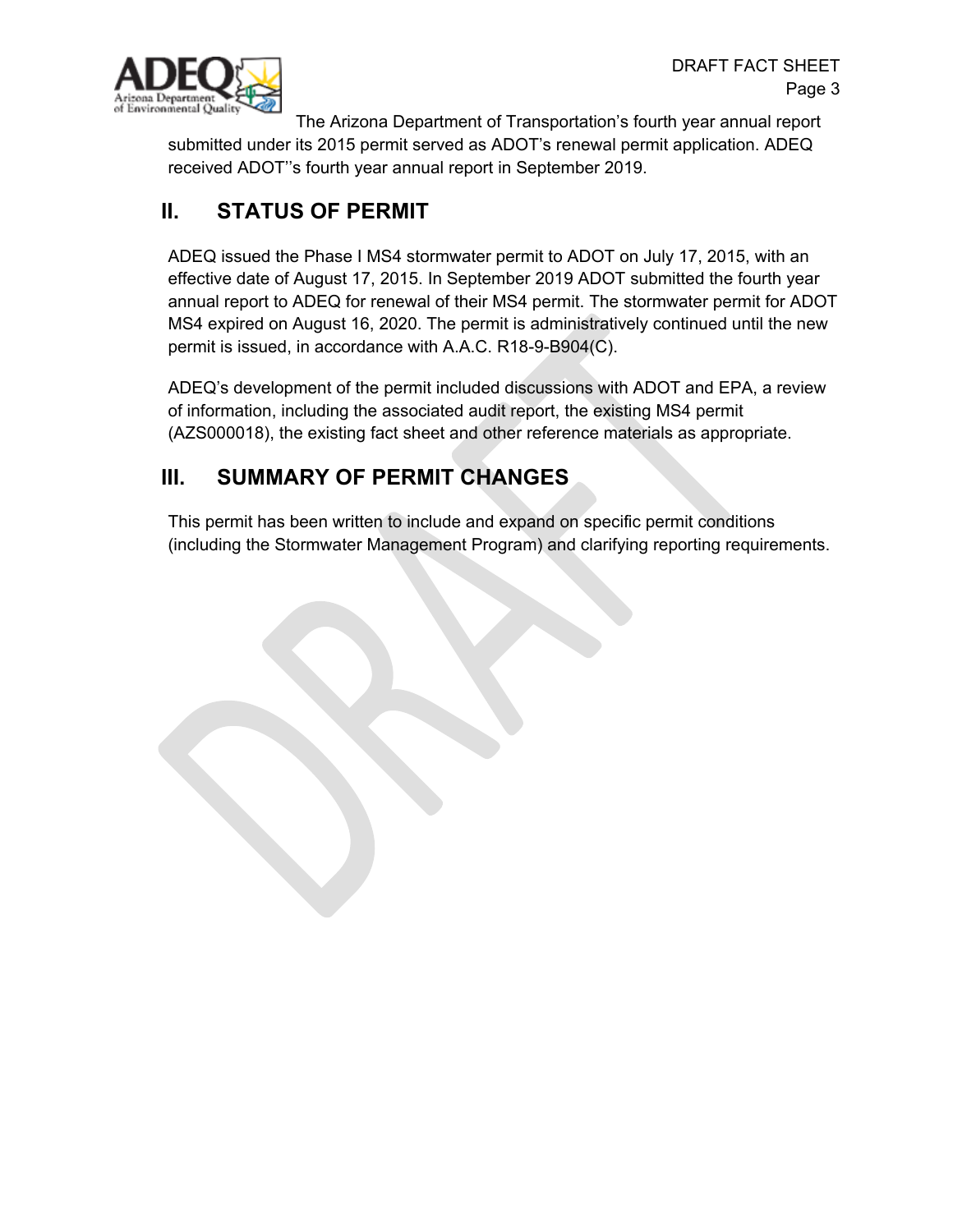

| <b>Current Permit</b>                                                                     | 2021 Permit                                                                                                                                                                                                                                                                                                                     | <b>Reason for Change</b>                                                                                                                                                                                                                                                                                                                                                                                                               |
|-------------------------------------------------------------------------------------------|---------------------------------------------------------------------------------------------------------------------------------------------------------------------------------------------------------------------------------------------------------------------------------------------------------------------------------|----------------------------------------------------------------------------------------------------------------------------------------------------------------------------------------------------------------------------------------------------------------------------------------------------------------------------------------------------------------------------------------------------------------------------------------|
| SWMP: Public Education and<br><b>Outreach and Public</b><br>Involvement and Participation | SWMP: Evaluation of target<br>groups and changes adopted<br>in response to targeted<br>behaviors. Host an annual<br>public SWMP workshop to<br>create opportunity for citizens<br>to participate in development<br>and implementation of the<br>Permittee's SWMP.                                                               | These requirements provide<br>clarity on how the Permittee<br>should respond to public<br>outreach behaviors and<br>provide involvement<br>opportunities.                                                                                                                                                                                                                                                                              |
| <b>SWMP: Illicit Discharge</b><br>Detection and Elimination<br>(IDDE)                     | SWMP: Inspections and<br>screening for non-stormwater<br>discharges into the MS4 may<br>be conducted using the Illicit<br><b>Discharge Detection and</b><br>Elimination: A Guidance<br><b>Manual for Program</b><br><b>Development and Technical</b><br>Assessments or another<br>method of equal or improved<br>effectiveness. | To establish clear policies and<br>procedures for tracing and<br>eliminating illicit discharges<br>and to ensure that individual<br>incidents are addressed<br>consistently. New language<br>will provide clarity and<br>certainty for implementing the<br>IDDE program.                                                                                                                                                               |
| <b>SWMP: Post Construction</b><br>requirement to establish<br>standards                   | <b>SWMP: Implement specific</b><br>Post Construction measurable<br>standard that the MS4<br>requires                                                                                                                                                                                                                            | For the renewal permit ADEQ<br>is incorporating the post-<br>construction standard that the<br>MS4 has implemented and<br>incorporated in policies.                                                                                                                                                                                                                                                                                    |
| <b>SWMP: Post Construction</b>                                                            | SWMP: Post Construction, a<br>retrofit planning requirement<br>to address pollution-<br>generating MS4 infrastructure<br>through potential retrofitting.                                                                                                                                                                        | Retrofit plan moved from<br>maintenance of roadways to<br>post construction section,<br>planning requirement to<br>determine feasibility.                                                                                                                                                                                                                                                                                              |
| Monitoring Requirements: No<br>discharge characterization<br>requirement                  | <b>Monitoring Requirements:</b><br>Discharge characterization<br>monitoring during year 4 of<br>the permit term                                                                                                                                                                                                                 | Analytical characterization<br>monitoring has been added<br>for year 4 of the permit term<br>and includes all other priority<br>pollutants with SWQS not<br>being monitored throughout<br>the permit term. The<br>characterization data will be<br>used during the next renewal<br>application to re-evaluate the<br>MS4's pollutant of concerns<br>and identify potential changes<br>in stormwater quality during<br>the permit term. |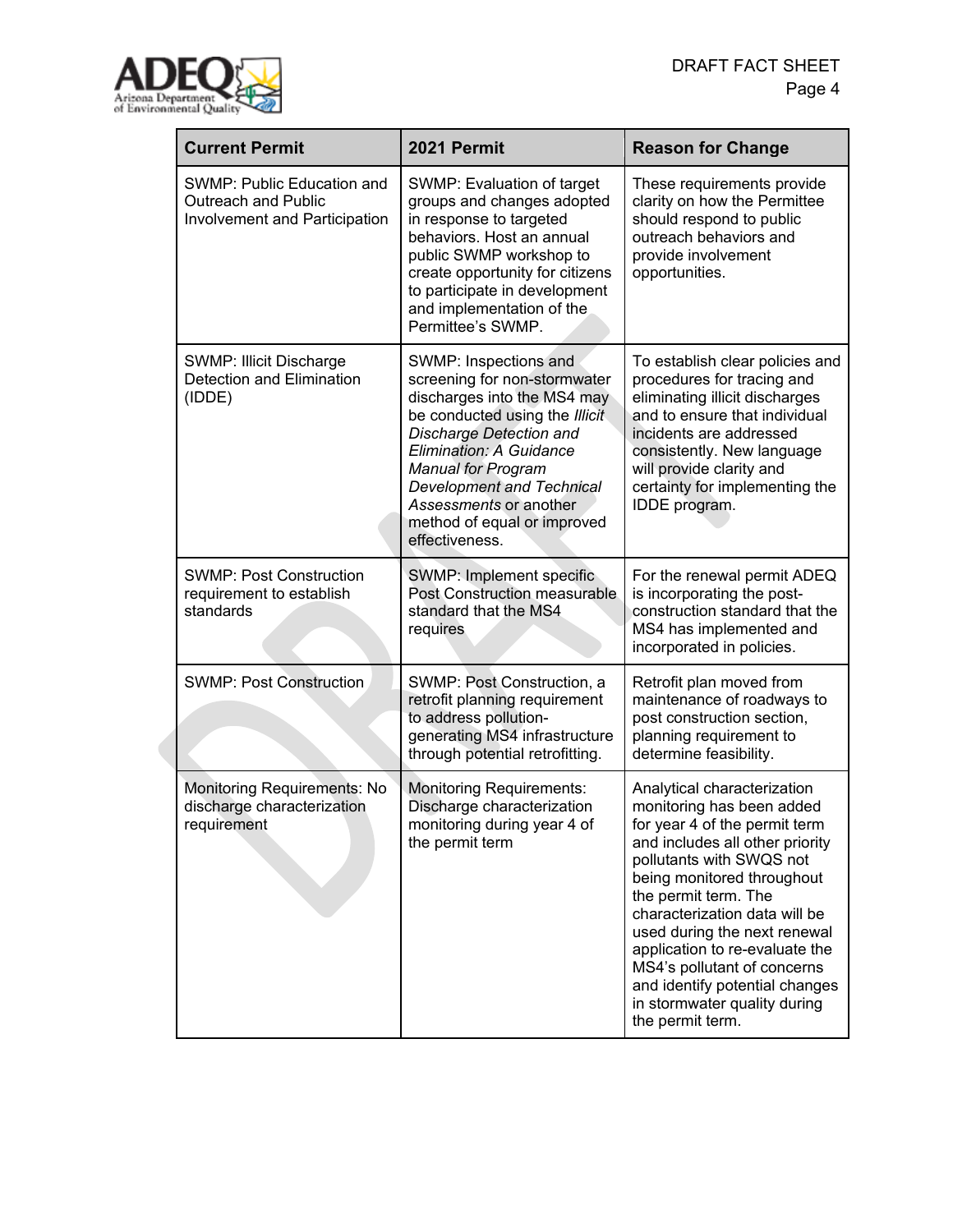

| Annual Report Paper Form<br>submittal, largely narrative                                 | Annual Report electronic<br>submittal                                                                                         | Electronic reporting rule<br>deadline is December 21,<br>2025 for annual report<br>requirement ADEQ is<br>collecting information that is<br>measurable and enforceable.                  |
|------------------------------------------------------------------------------------------|-------------------------------------------------------------------------------------------------------------------------------|------------------------------------------------------------------------------------------------------------------------------------------------------------------------------------------|
| Non-filer reporting                                                                      | Non-filer reporting submit<br>electronically to<br>AZPDES@azdeq.gov and<br>submit within 5 days of<br>identifying a non-filer | Identification of non-filers<br>should be reported as soon<br>as possible to allow ADEQ to<br>follow up on these facilities.<br>Electronic reporting available<br>with the AZPDES inbox. |
| <b>Submit Discharge Monitoring</b><br>Reports (DMRs) with annual<br>report in paper form | <b>Submit Discharge Monitoring</b><br>Reports (DMRs) electronically<br>through myDEQ                                          | Electronic reporting rule<br>deadline was December 21,<br>2016 for DMRs and myDEQ<br>is now available.                                                                                   |

# **IV. SUMMARY OF PERMIT CONDITIONS**

#### 1.0 Authorization

The permit only authorizes stormwater discharges from ADOT's storm sewer system, certain non-stormwater discharges and discharges from their maintenance facilities to the MS4 and to Waters of the U.S.

#### 2.0 Legal Authority

Conditions for the Permittee to establish the legal authority to carry out the permit requirements are specified in Section 2.0 of this permit. Adequate legal authority is required to implement and enforce most parts of the SWMP (See 40 CFR 122.26(d)(2)(i) and 40 CFR 122.34(b)(3)(ii)(B), (b)(4)(ii)(A), and (b)(5)(ii)(B)). The permit requires ADOT to establish and otherwise maintain the legal authority to carry out the terms and conditions of this permit to control the release of pollutants to, and the discharge of pollutants from, the storm sewer system, to the extent allowable under State law. Without adequate legal authority the MS4 would be unable to perform many vital SWMP functions such as performing inspections, allowing discharges to its MS4 via encroachment permits (including control measures to connect to ADOT's MS4), prohibiting illicit discharges and developing interagency agreements. In addition, ADOT would not be able to penalize and/or recover remediation costs from violators.

Non-traditional MS4s (such as a DOT, military base, or university) cannot pass "ordinances" nor do they have enforcement authority like a typical municipality. Therefore, ADOT must rely upon the attorney general's office of the state of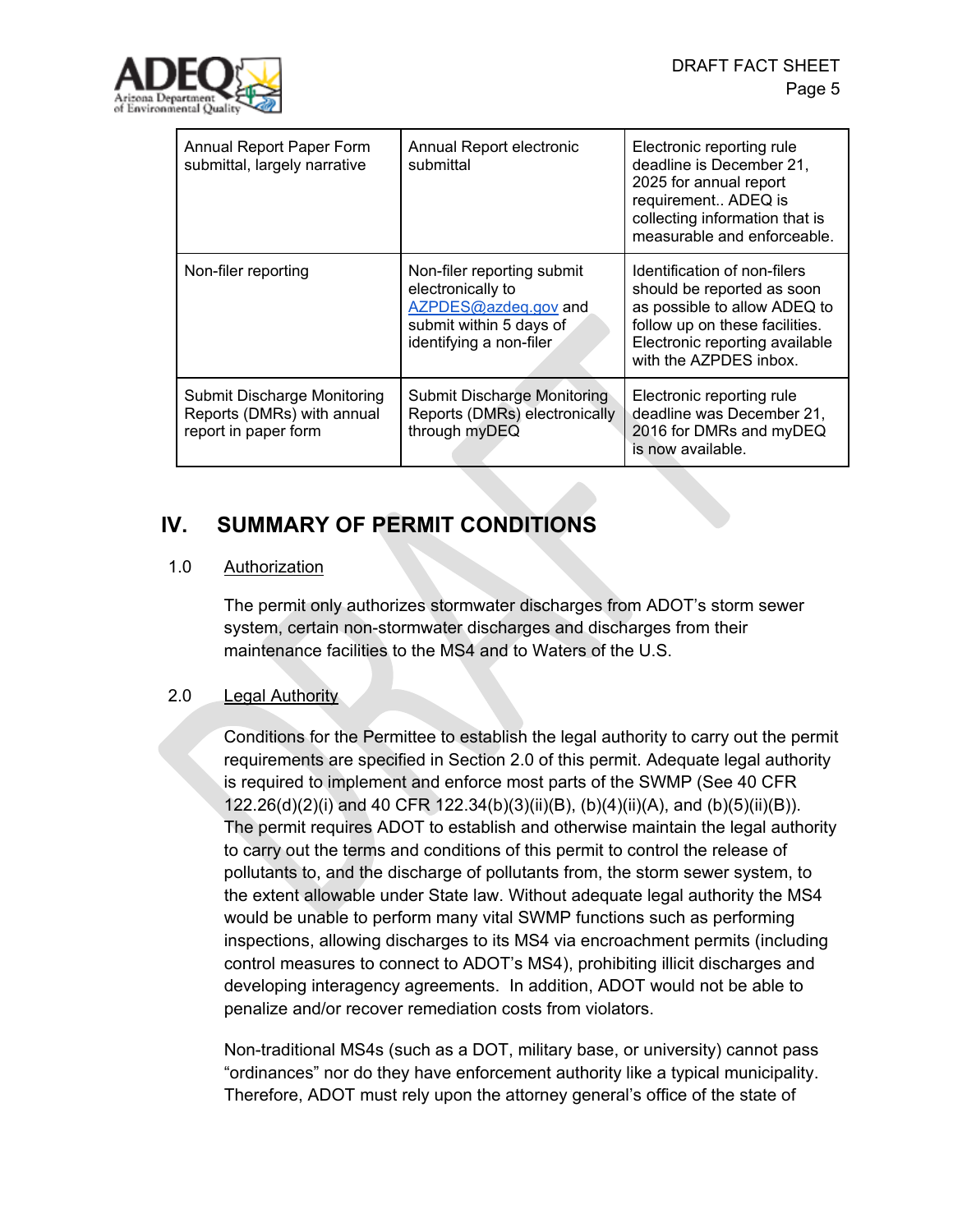

Arizona for enforcement against violators, including, when necessary, imposition of monetary penalties. Nevertheless, ADOT must have the legal authority to develop, implement, and enforce the stormwater program. ADOT does this through the contracts they require of highway construction operators. Those contracts include specific stormwater requirements that ensure the stormwater permit's requirements are met. Another component is the issuance of encroachment permits.

#### 3.0 Arizona Surface Water Quality Standards (SWQS)

The Permittee is required to protect water quality by ensuring, to the maximum extent practicable, that no discharge causes or contributes to an exceedance of any water quality standard applicable to a surface water receiving discharges from the MS4. To do so, the Permittee is to fully implement and maintain the provisions of their SWMP and all other requirements of this permit. Arizona Surface Water Quality Standards (WQS) that apply to the surface waters receiving discharges from ADOT are specified in A.A.C. Title 18, Chapter 11, Article 1. Additionally, there is a prohibition on non-stormwater discharges if there is a potential to reach a 303(d) listed impaired water or outstanding Arizona water.

Under 3.1.C, the Permittee shall notify ADEQ of monitoring results that show pollutants higher than SWQS for two consecutive sampling events at the same location or if the Permittee has site specific knowledge that the discharge from their MS4 caused or contributed to a SWQS exceedance in the receiving water. If the cause of the exceedance cannot be addressed by implementing Permit conditions, e.g. application of illicit discharge screening measures or focused public outreach and education, then a plan must be created and submitted to ADEQ for review and approval. It is anticipated that this plan requirement would apply only in unique circumstances where the Permit simply cannot address the particular pollution problem, e.g. an illicit discharge of PCB-laden transformer oil that seriously contaminates MS4 infrastructure and the receiving water.

If ADOT discharges into any waterbody that has a completed TMDL, those discharges must conform to the TMDL documents if they address any activities that ADOT is conducting or pollutants that ADOT may release. If the TMDL documents are non-specific, ADOT is to address pollutants of concern for which the waterbody is impaired and employ control measures to minimize those pollutants in the appropriate stormwater pollution prevention documents. ADOT will be required to meet surface water quality standards for *E.coli* in its MS4 discharges to the reaches of Oak Creek and the San Pedro River. In addition, Granite Creek and Watson Lake have TMDLs completed. ADOT is assigned waste load allocations be met for *E.coli* in the Granite Creek TMDL and phosphorus and total nitrogen in the Watson Lake TMDL. State highway (SR 85)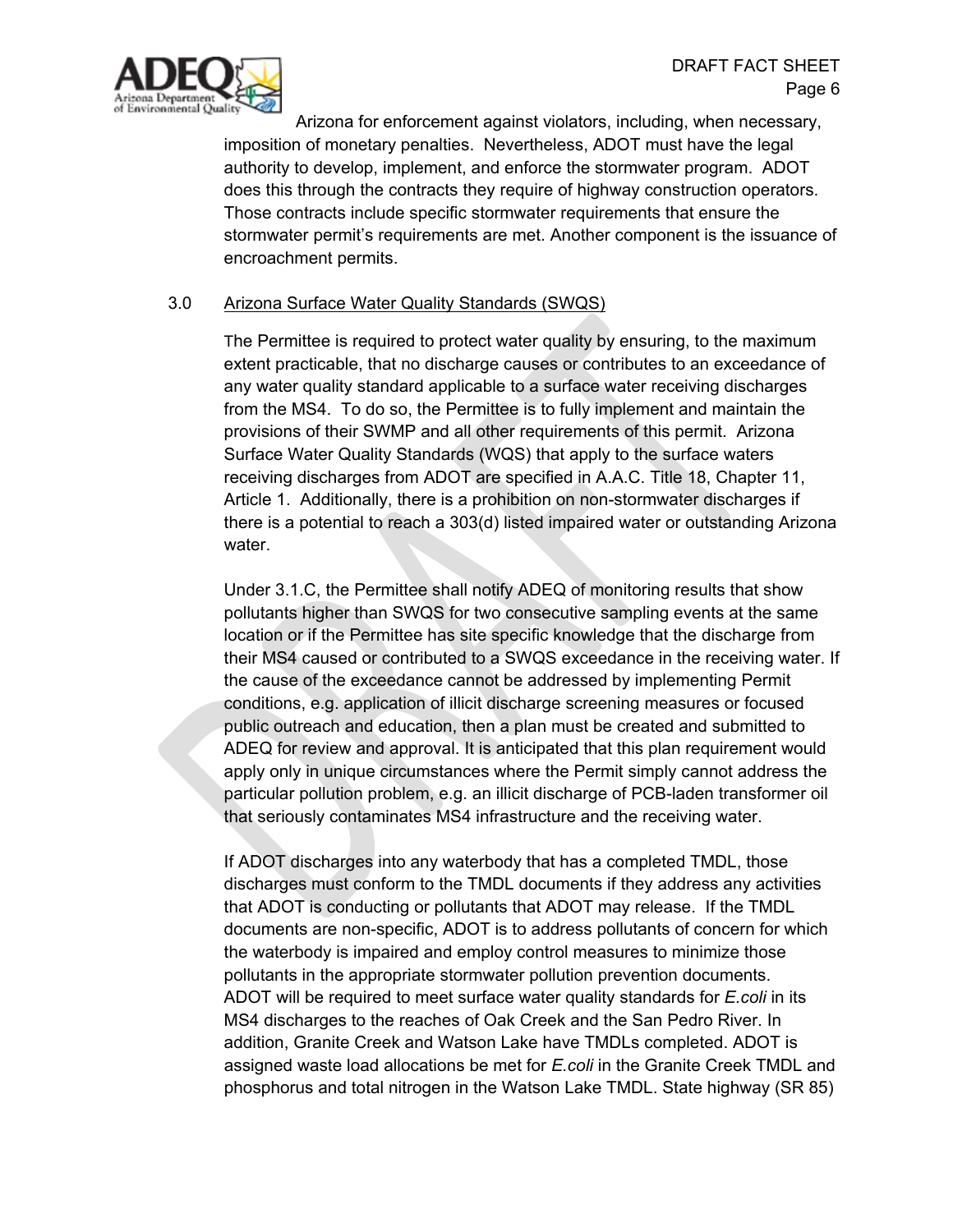

transits the TMDL watershed for the Gila River impairment. As an MS4, ADOT is required to meet a concentration-based WLA equivalent to the applicable surface water quality standards for boron and selenium in its MS4 discharges to the reach of the Gila River. The Little Colorado River TMDL has requirements for MS4s. Several state highways that transit the TMDL watershed, including Highways 77, 277, 260, 180, and 61. ADOT is required to meet the concentration-based WLA in the TMDL. EPA approved the Upper Santa Cruz River Subwatershed Clean Water Plan for *E. coli* in 2020. Several Arizona highways are located in the project area (I-19, Highway 289, Highway 189, Highway 82, and Highway 83). While not expected to be a significant source of bacteria, the ADOT MS4 permit was assigned a concentration-based WLA in the TMDL that is applicable throughout the project area (load-based calculations were not performed because highways are not expected to be a consistent or significant source of E. coli loading).

In watersheds with a TMDL, where ADOT is not assigned a waste load allocation, and for those receiving waters without a TMDL yet assigned, ADOT's stormwater discharges must meet applicable surface water quality standards at the point of discharge.

#### 4.0 Stormwater Management Program (SWMP)

#### **4.1 Program Implementation**

CWA § 402(p)(3)(B)(iii) requires that a municipal permit require controls to reduce the discharge of pollutants to the "maximum extent practicable" (MEP), including management practices, control techniques and system design, and engineering methods, and other provisions that ADEQ determines appropriate for the control of such pollutants. ADOT complies with MEP through implementation of its SWMP, a comprehensive document that describes a program for controlling pollutants in stormwater runoff from the storm sewer system in conjunction with the permit.

The Phase I stormwater regulations (40 CFR 122.26(d)(2)(iv)) identified the following general components of a SWMP:

- 1. Measures to reduce pollutants from commercial and residential areas;
- 2. Measures to control illicit connections and illegal dumping to the storm sewer system;
- 3. Measures to reduce pollutants from industrial facilities; and
- 4. Measures to reduce pollutants from construction sites.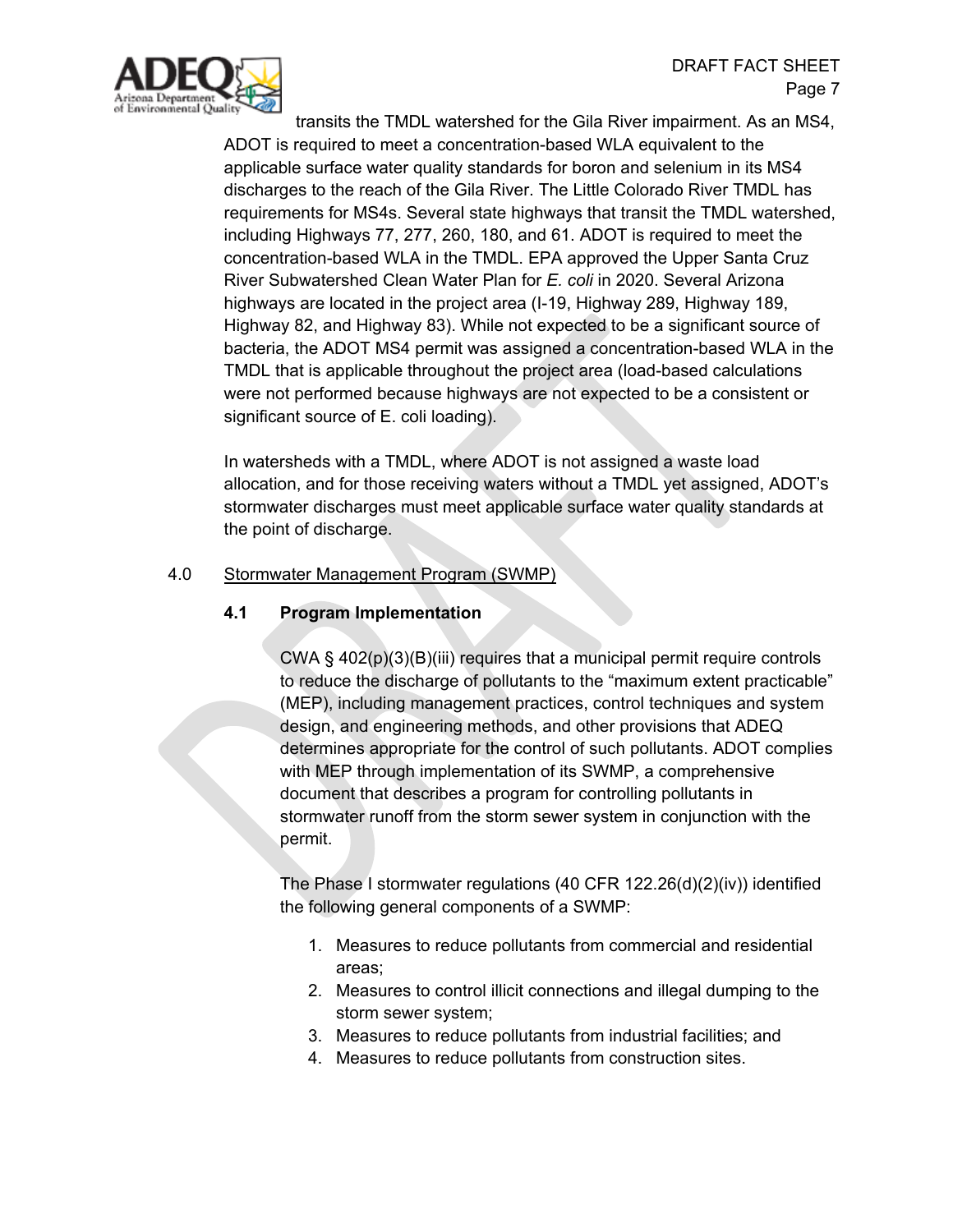

The Phase I regulations on SWMP requirements are specified in 40 CFR 122.26(d) and are incorporated by reference into the state rules. The term SWMP may refer to the written document or the implemented program. (*See* 40 CFR 122.26(d)(2)(iv), 122.34(a)).

#### **4.2 Training**

The current permit language is re-written such that ADOT has the flexibility it needs to incorporate appropriate stormwater training into any job-specific training program. Documentation requirement for the SWMP and Annual Report remain unchanged from the previous permit.

#### **4.3 Enforcement Response Plan**

ADOT must have an established, escalating enforcement policy that clearly describes the action to be taken for common violations. The policy must describe the procedures to ensure compliance with local ordinances and standards, including the sanctions and enforcement mechanisms that will be used to ensure compliance (see 40 CFR 122.26(d)(2)(i)). ADOT's authority is critical in this area in order to initiate a range of enforcement actions to address the variability and severity of noncompliance. Enforcement responses to individual violations must consider criteria such as magnitude and duration of the violation, effect of the violation on the receiving water, compliance history of the operator, and good faith of the operator in compliance efforts. Particularly for construction sites, enforcement actions must be timely in order to be effective.

#### **4.4 Public Education and Outreach**

The public education and outreach program must be tailored and targeted to reduce transportation-related pollutants and improve water quality. These community-wide and targeted issues must then guide the development of the comprehensive outreach program, including the creation of appropriate messages and educational materials.

The underlying principle of any public education and outreach effort is to change behaviors. As with employee/ contractor training, the goal is to *reduce* or *eliminate* behaviors and practices that cause or contribute to adverse impacts to stormwater quality. The Permittee must develop a process to assess how well its public education and outreach programs are changing public awareness and behaviors and to determine what changes are necessary to make its public education program more effective. This assessment of public education programs is typically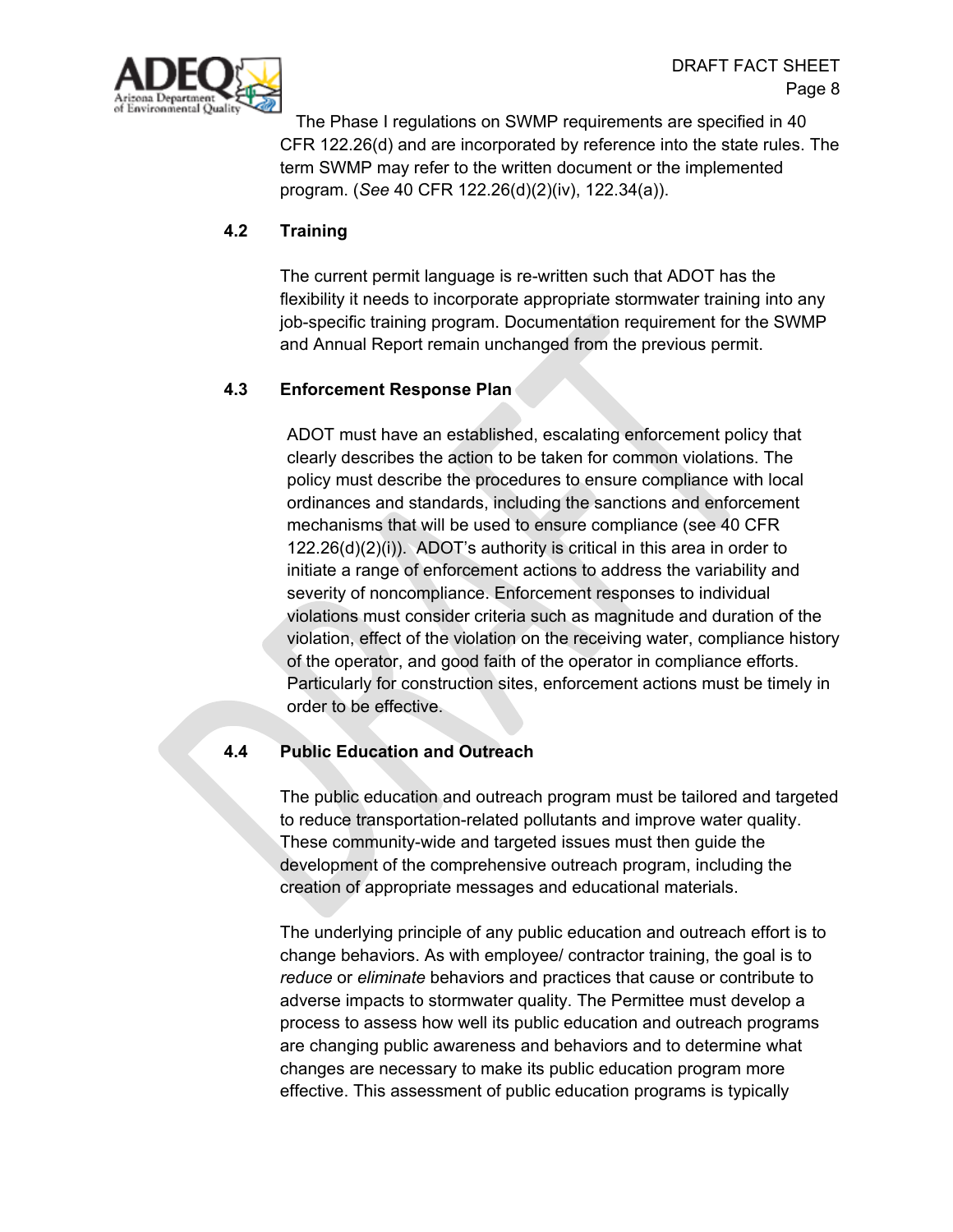

conducted via online surveys, but other assessment methods that quantify results can be used. The Permittee is encouraged to use a variety of assessment methods to evaluate the effectiveness of different public education activities. The permit requires that the first evaluation assessment be conducted before the final year of the Permittee's coverage under this permit, before the next permit is issued.

#### **4.5 Public Involvement and Participation**

This permit requires the involvement of the public, which includes an annual public SWMP workshop to solicit feedback on the stormwater program, and opportunities for citizens to participate in implementation of the stormwater program. Public participation in implementation of the stormwater program can include many different activities such as stream clean-ups, storm drain markings, and volunteer monitoring. Permittees are encouraged to work together with other entities that have an impact on stormwater (for example, schools, homeowner associations, DOTs, other MS4 permittees). Permittees are also encouraged to use existing processes in order to implement these public involvement requirements.

## **4.6 Illicit Discharge Detection and Elimination (IDDE)**

The Clean Water Act, section 402(p)(3)(B)(ii) requires MS4 permits to "effectively prohibit non stormwater discharges into the storm sewers." The permit implements this requirement by requiring the development of procedures to investigate and eliminate illicit discharges in a timely manner. ADOT must develop clear procedures for conducting the investigation of illicit discharges. Additionally, a reporting format is introduced to standardize how illicit discharges are reported in the annual report.

Tracing the origin of a suspected illicit discharge or connection requires an up-to-date map of the storm drain system. Mapping is critical in order to isolate the potential source of the non-stormwater discharges and the areas of potential impact. Ideally, the information should be available as a geographic information system (GIS) layer in a geo-locational database; however, paper maps are sufficient provided that they have the necessary reference information.

During the 2015 permit term, ADOT completed mapping for the Interstate 8, 10, 17, 19, and 40 corridors. For this permit term, ADOT will complete their mapping for US 60, SR 77, SR 85, SR 260, US 95, SR 69, SR 87, and SR 89.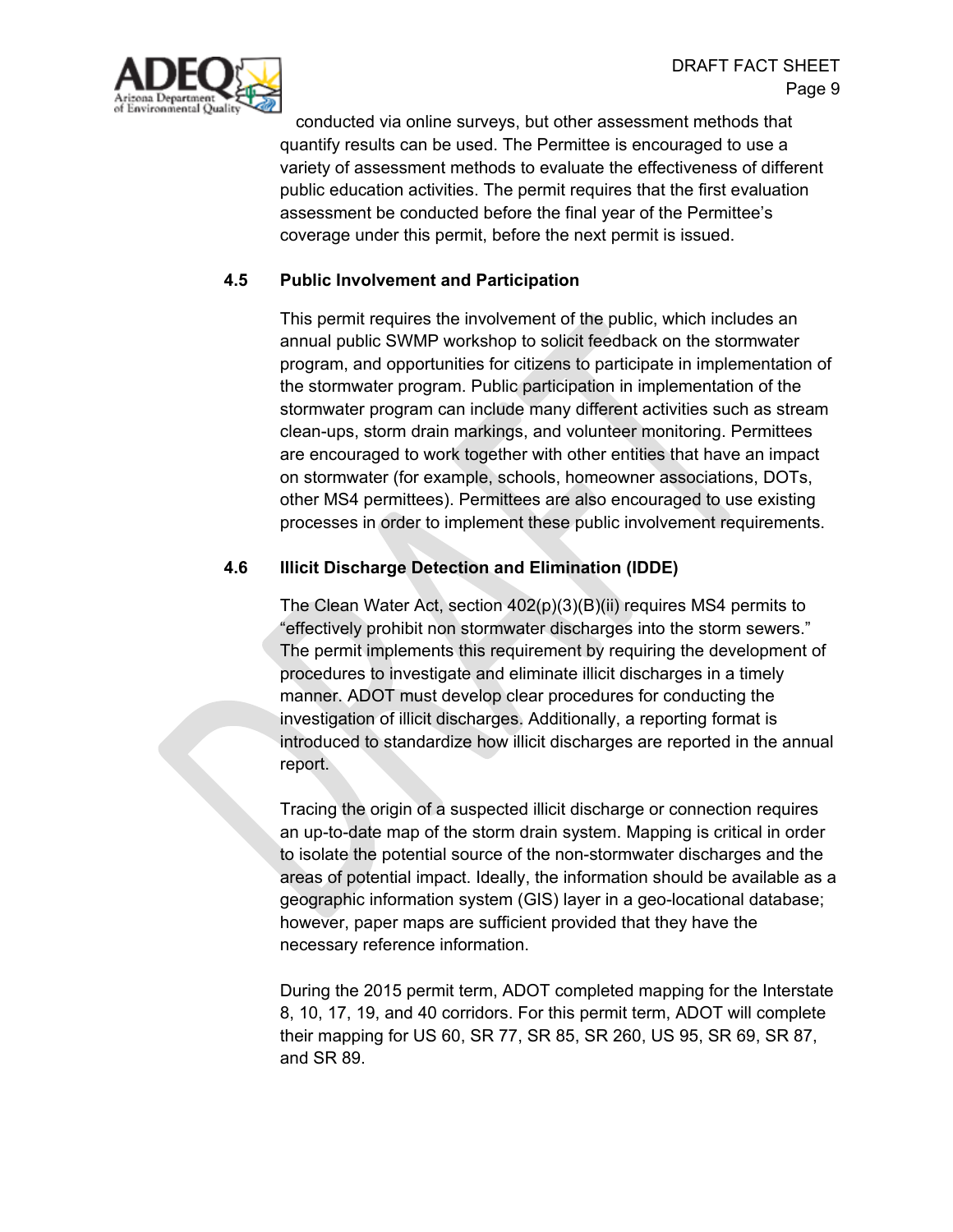

## **4.7 Pollution Prevention and Good Housekeeping Practices for Facilities**

Transportation-owned or operated facilities serve as hubs of activity for a variety of staff from many different departments. Some municipalities will have one property at which all activities take place (e.g., the municipal maintenance yard), whereas others will have several specialized facilities such as those listed above. A comprehensive list and map of such facilities will help staff responsible for stormwater compliance build a better awareness of their locations within the MS4 service area and their potential to contribute stormwater pollutants. The facility inventory will also serve as a basis for setting up periodic facility assessments and developing, where necessary, facility stormwater pollution prevention plans. SWPPPs are necessary only for heavy equipment maintenance or storage yards, and material storage facilities owned or operated by the Permittee not covered by an MSGP per 4.7.C.1. ADOT's administrative complexes and rest areas are excluded from permit requirements.

## **4.8 Measures to Control Discharges from Highway Operations and Maintenance**

The permit requires a program to address roadway and storm sewer system maintenance, cleaning and repair, vegetation management, erosion abatement and winter storm policies. Specific requirements include repairs, maintenance, and cleaning for roadways used for stormwater conveyance and ADOTs storm sewer system. Maintenance from roadways includes inspections, proper waste disposal, and good housekeeping measures.

## **4.9 Construction Sites**

MS4 permits must address construction-related requirements (and often more specific state requirements) found in the following Federal regulations – Phase I MS4 Regulations 40 CFR 122.26(d)(2)(iv)(D).

Stormwater discharges from construction sites generally include sediment and other pollutants such as phosphorus and nitrogen, turbidity, pesticides, petroleum derivatives, construction chemicals, and solid wastes that may become mobilized when land surfaces are disturbed. The permit requires the Permittee to require construction site operators at defined sites to meet certain minimum stormwater requirements relating to erosion and sediment control and pollution prevention, and to meet other restrictions imposed on them by the State, or local regulations.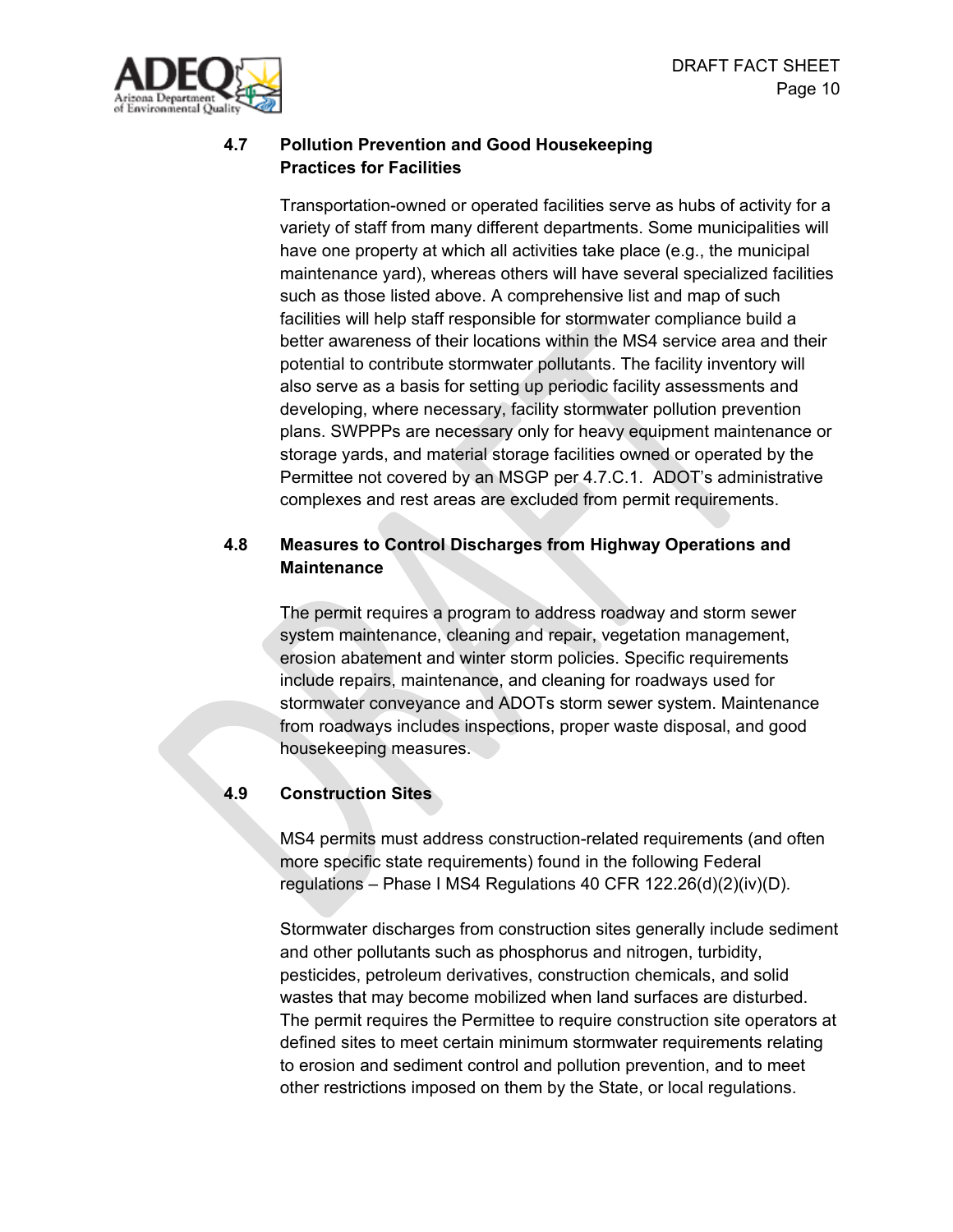

These minimum requirements clearly specify the expectations for addressing erosion control, sediment control, and pollution prevention control measures at construction sites.

#### **4.10 Post-Construction**

Developed land changes the hydrology of sites, leading to higher stormwater discharge volumes and higher pollutant loads. The purpose of implementing a post-construction standard is to maintain or restore stable hydrology in receiving waters thereby protecting water quality by having post-construction hydrology mimic the natural hydrology of the area. The applicable post-construction standards are documented in the 2016 ADOT Post-Construction Best Management Practices Manual.

It is clear that we cannot protect the nation's waters without also addressing degradation caused by stormwater discharges from existing developed sites. For that reason stormwater programs must include substantive retrofit provisions. It is possible and reasonable to significantly improve water quality in many urban receiving waters. This requires more than just a new development and redeveloped sites program, however, which at best can only hold the line. To actually improve the quality of receiving waters it is necessary to mitigate discharges from existing developed sites, which generally means implementation of measures to bring about the retrofit of the stormwater control measures at existing sites to retain most stormwater on site. Municipal projects, such as traffic calming sites could also include stormwater retrofit components, such as curb bump outs that include bioretention features, rain gardens, and curb cuts. Information on retrofit options and the development of a retrofit plan can be found in the Center for Watershed Protection's guidance on Urban Stormwater Retrofit Practices (available at www.cwp.org as Manual No. 3 under the Urban Subwatershed Restoration Manual Series).

#### 5.0 Monitoring Requirements

Monitoring conditions were developed to meet the following objectives:

- To characterize stormwater quality and identify stormwater pollutants;
- To detect and eliminate illicit discharges; and
- To evaluate the effectiveness of specific control measures and the SWMP as a whole, in minimizing the discharge of pollutants.

ADEQ has removed the term 'measurable storm' event and clarified it as a 'qualifying storm event' for the purposes of wet weather monitoring. Another monitoring condition retained in this permit requires that stormwater samples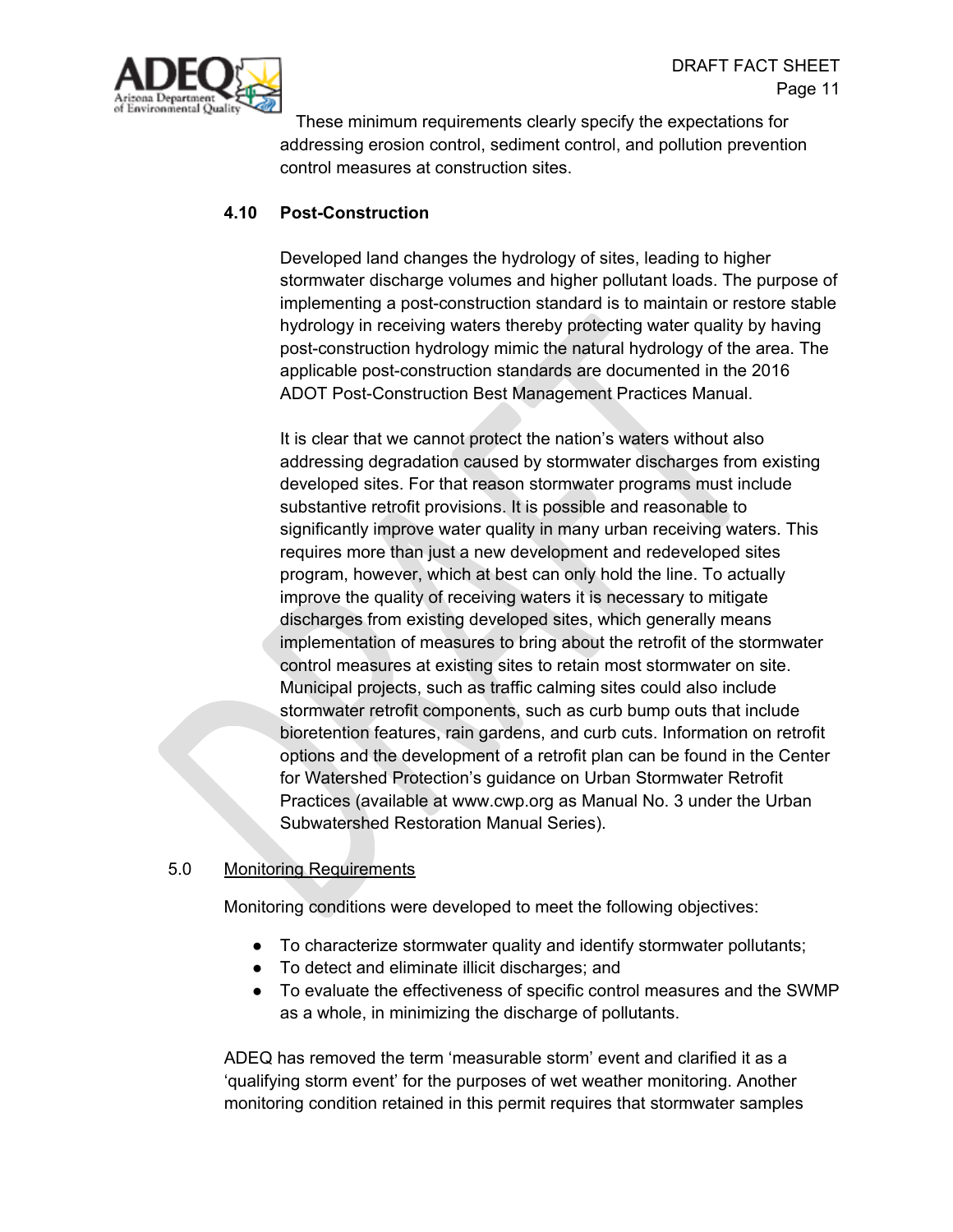

include whenever possible the "first flush" (first 30 minutes of stormwater discharge) of a qualifying storm event to identify initial pollutants that may shock surface waters, as well as assess the effectiveness of structural controls, such as retention basins, in managing the first flush of pollutants. The first flush may also be effective in detecting non-stormwater discharges to the stormwater system because such pollutants may be flushed out of the system during the initial portion of the discharge. This permit requires the Permittee to maintain monitoring records, including the volume, duration, and flow rate of stormwater discharge.

By characterizing past stormwater quality data and analyzing the potential for pollutants in the future, the reduced list of parameters allows the Permittee to focus on the pollutants of concern and implement the proper control measures to reduce pollutants to the maximum extent practicable.

#### 6.0 Reporting Requirements

#### **6.1 Discharge Monitoring Reports (DMRs)**

This permit requires the Permittee to conduct wet weather sampling throughout the permit term. For this permit discharge monitoring records (DMRs) through myDEQ will be available for the Permittee to submit their monitoring results. The reports will be electronically submitted along with the following:

- 1. Original copies of laboratory reports
- 2. Bench sheets or similar documentation for field testing parameters
- 3. Reports for SWQS exceedances

#### **6.2 Annual Report**

The requirement for submitting an annual report on the status of the stormwater management program is retained from the 2015 permit. Similarly, this permit requires that the Permittee submit an annual report that summarizes the progress of the SWMP and findings of monitoring events for each year of the permit term. This permit has included an updated Annual Report that simplifies and clarifies the information required to be reported for compliance purposes. An annual report form is included in Appendix A of the permit and will be available electronically through myDEQ during the permit term. The reporting period for the annual report will be July 1 – June 30.

#### **6.3 Renewal Application**

This permit requires that a renewal application is submitted at least 180 days prior to expiration of the permit. Information required in Appendix B will serve as the Permittee's renewal application. All information listed in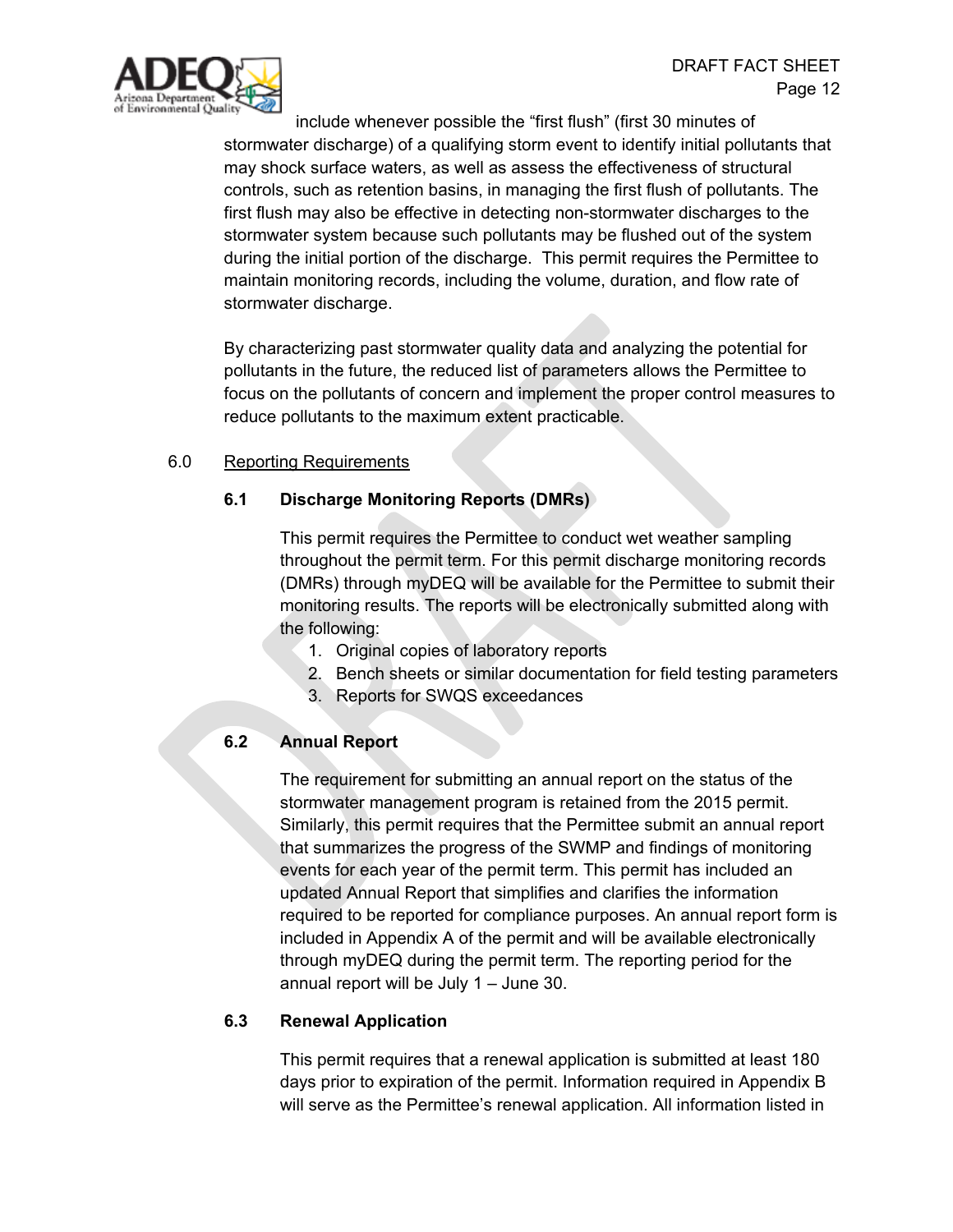

Appendix B will be submitted to ADEQ at AZPDES@azdeq.gov to ensure the Permittee meets renewal application requirements specified in A.A.C. R18-9-B904(B).

## **6.4 Non-filers**

The non-filer reporting condition is retained in this permit for the MS4 to report any identified construction activities occurring without an AZPDES permit to discharge stormwater associated with those activities (e.g., CGP non-filers). The determination that an operator is lacking AZPDES permit coverage will be based on inspection of the site or facility, or other information available to the Permittee, such as public complaints, business licenses, building permits, and other city records. The Permittee has no obligation to enforce the state requirement to obtain permit coverage, but general information about the construction project or industrial facility is to be collected and provided to ADEQ within 5 days of identification. This reporting can be accomplished by e-mail to the [AZPDES@azdeq.gov](mailto:AZPDES@azdeq.gov) inbox.

## 7.0 Standard AZPDES Permit Conditions & Notification

In accordance with 40 CFR 122.41, conditions applicable to all NPDES permits are included in Section 7.0 of this permit. Other standard conditions are specified in this permit in accordance with 40 CFR 122.21, 122.22, 122.64, Arizona Revised Statutes, and the Clean Water Act.

# **V. ADMINISTRATIVE INFORMATION**

Public Notice (A.A.C. R18-9-A907)

The public notice is the vehicle for informing all interested parties and members of the general public of the contents of a draft AZPDES permit or other significant action with respect to an AZPDES permit or application. The basic intent of this requirement is to ensure that all interested parties have an opportunity to comment on significant actions of the permitting agency with respect to a permit application or permit. This permit will be public noticed in a local newspaper after a pre-notice review by the applicant and other affected agencies.

#### Public Comment Period (A.A.C. R18-9-A908)

Rules require that permits be public noticed in a newspaper of general circulation within the area affected by the facility or activity and provide a minimum of 30 calendar days for interested parties to respond in writing to ADEQ. After the closing of the public comment period, ADEQ is required to respond to all significant comments at the time a final permit decision is reached or at the same time a final permit is actually issued.